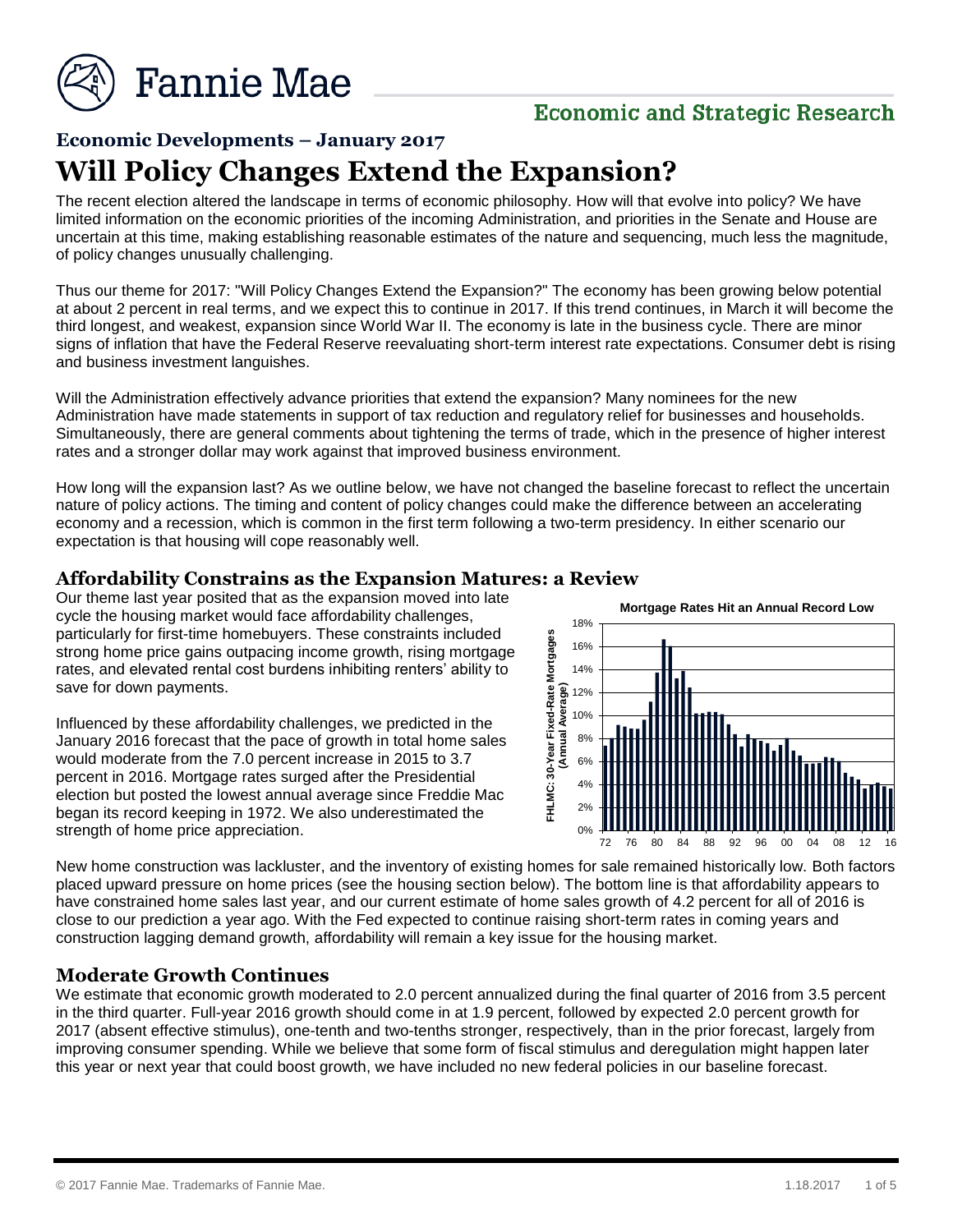Incoming data support our expectations that the strong growth in

the third quarter was unsustainable. Much of the strength came from a temporary surge in agricultural exports. The trade deficit widened significantly in November for a second straight month, and we expect net exports to subtract one percentage point from growth in the fourth quarter. Given the strong dollar, net exports should subtract from growth over the next two years.

Consumer-related data came in better than we expected. The final estimate of third quarter gross domestic product (GDP) showed a slight upgrade in real consumer spending growth to 3.0 percent annualized. This put spending on a better trajectory for the fourth quarter despite anemic 0.1 percent real consumer spending growth in November for the second consecutive month. In addition, auto sales increased 3.1 percent in December, likely boosted by strong incentives at the end of the year to reduce inventory. While car sales slowed in 2016, light truck sales improved, helping total auto sales to cap the best annual sales pace since 1990.

Labor market conditions should help support consumers. The job gain of 156,000 in December and the net positive revision in the prior two months put the average monthly gain over the past three months at a solid 165,000. This is a slowdown from the prior three months and, with increased wage gains, is consistent with a latecycle economy. Other details of the jobs report were largely positive, including an uptick in the labor force participation rate and the third consecutive drop in the broadest measure of labor underutilization (the U-6 unemployment rate). In addition, average annual earnings rose to an expansion high of 2.9 percent, showing a visible uptrend in wage growth over the past two years.

For all of 2016, the economy created 2.0 million jobs, marking six consecutive years of annual job gains of at least two million – the best record since 1999. However, the employment to population ratio remains low at 59.7 percent. For residential construction employment, job creation was the weakest in three years, consistent with the lackluster housing starts.



In addition to improving overall labor market conditions, the continued rise in household net worth, boosted by gains in housing wealth and stocks, will help support consumers. Major U.S. stock market indices finished 2016 with one of their best performances in years, and home price appreciation remained strong. Consumer and business confidence improved further in December: The Conference Board confidence index jumped to the highest level since August 2001, and the University of Michigan sentiment index rose to the highest reading since January 2004.





**Rising Light Truck Sales Push Auto Sales in** 

**2016 to the Best Year Since 1990**

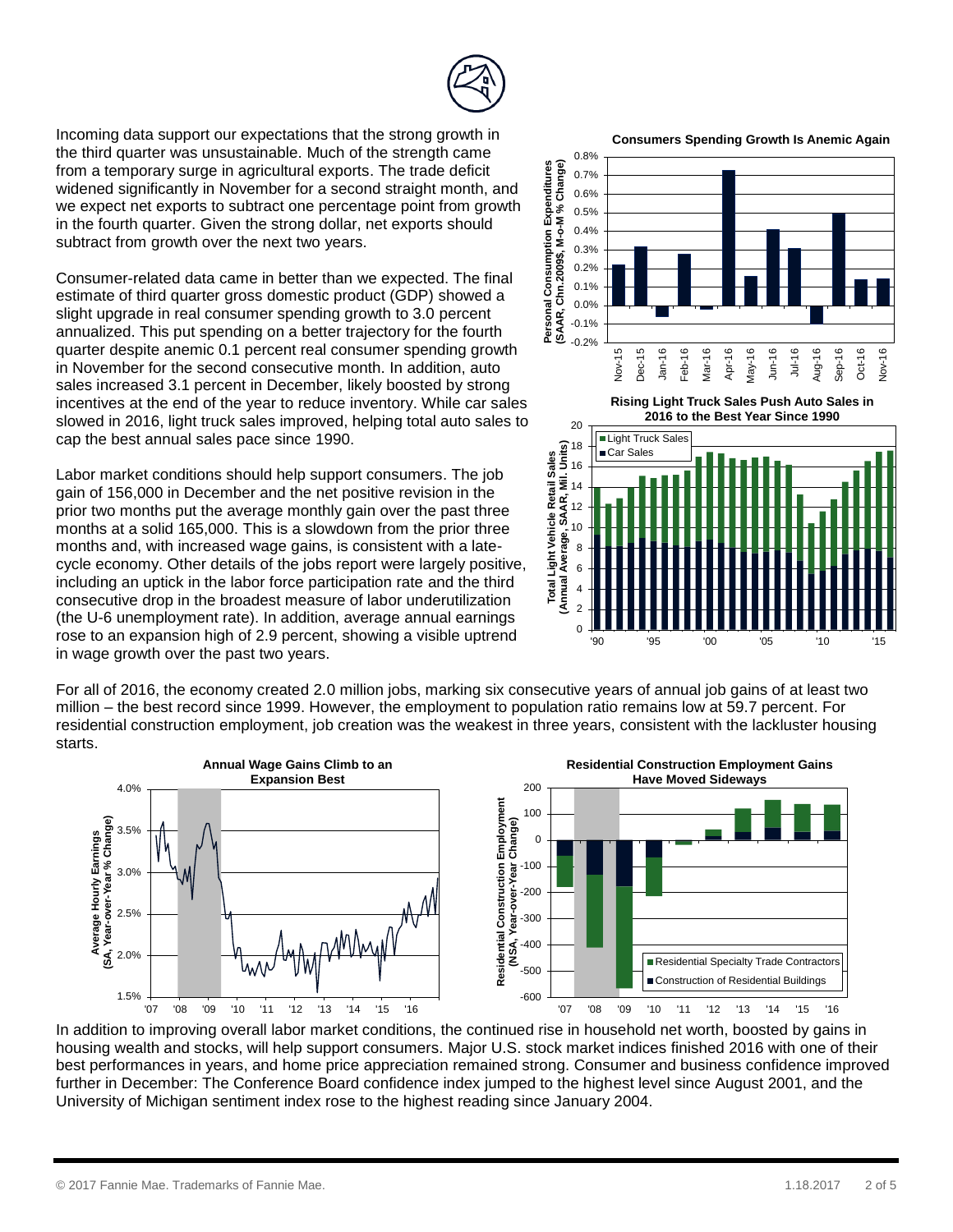

After a rise in November, the National Federation of Independent Business (NFIB) Optimism Index surged in December. The two-month gain of 10.9 points marks a record back-to-back increases since the monthly survey began in 1986. A more optimistic economic outlook drove the gain in the overall index, with the net share of firms expecting the economy to improve rising 38 points to 50 percent, a 14-year high. The share of firms saying it is a good time to expand business jumped 12 points, the largest one-month gain on record, to 23 percent, the highest level since 2005. The NFIB notes that much of the increase was due to a change in the political environment. Prospects for tax cuts and deregulation are potentially a game changer for small business owners, as they have cited taxes and government regulations as their top two concerns throughout the expansion. We must note, however, that a post-presidential election rise in confidence is not unusual, and it is also not unusual for such measures to give back gains soon thereafter.



Recent consumer credit data indicate a trend of increasing consumer debt. Revolving credit (largely credit card debt) annual growth has gradually trended up over the past two years and finally surpassed the annual growth rate for nonrevolving credit (largely auto and student loans) in November for the first time since 2008. Continued improving debt usage, especially for revolving debt, suggests that consumers are more confident in their finances and are more willing to incur debt to support their spending.

Data on nonresidential construction spending and durable goods orders suggest that business investment in structures rose last quarter, and business investment in equipment posted a gain after declining for four consecutive quarters. We expect business fixed investment to improve this year as the drag from declining oil prices has faded. There appears to be significant pent-up demand for





business equipment, and recent improvement in business sentiment is encouraging for capital expenditures this year. We also expect government spending and inventory investment to add to growth in 2017.

#### **Alternative Scenarios**

We ran a scenario assuming moderate tax cuts totaling \$100 billion (\$70 billion personal; \$30 billion business) and a minor reduction in business costs through deregulation enacted in the second quarter of 2017. This scenario resulted in GDP increase roughly half a percentage point in 2017 and about a full percentage point in 2018 before slowing. We believe that reasonable growth expectations without significant inflation expectations are built into market rates. In this environment we expect little impact on the growth path of housing as income growth offsets the modest increase in interest rates.

Under a mild recessionary scenario, home sales may not suffer much, as interest rates would likely fall, a modest rise in unemployment would ease the rate of price appreciation, and supply would continue to grind upward. We view this as similar to the past experience of the 2000 recession.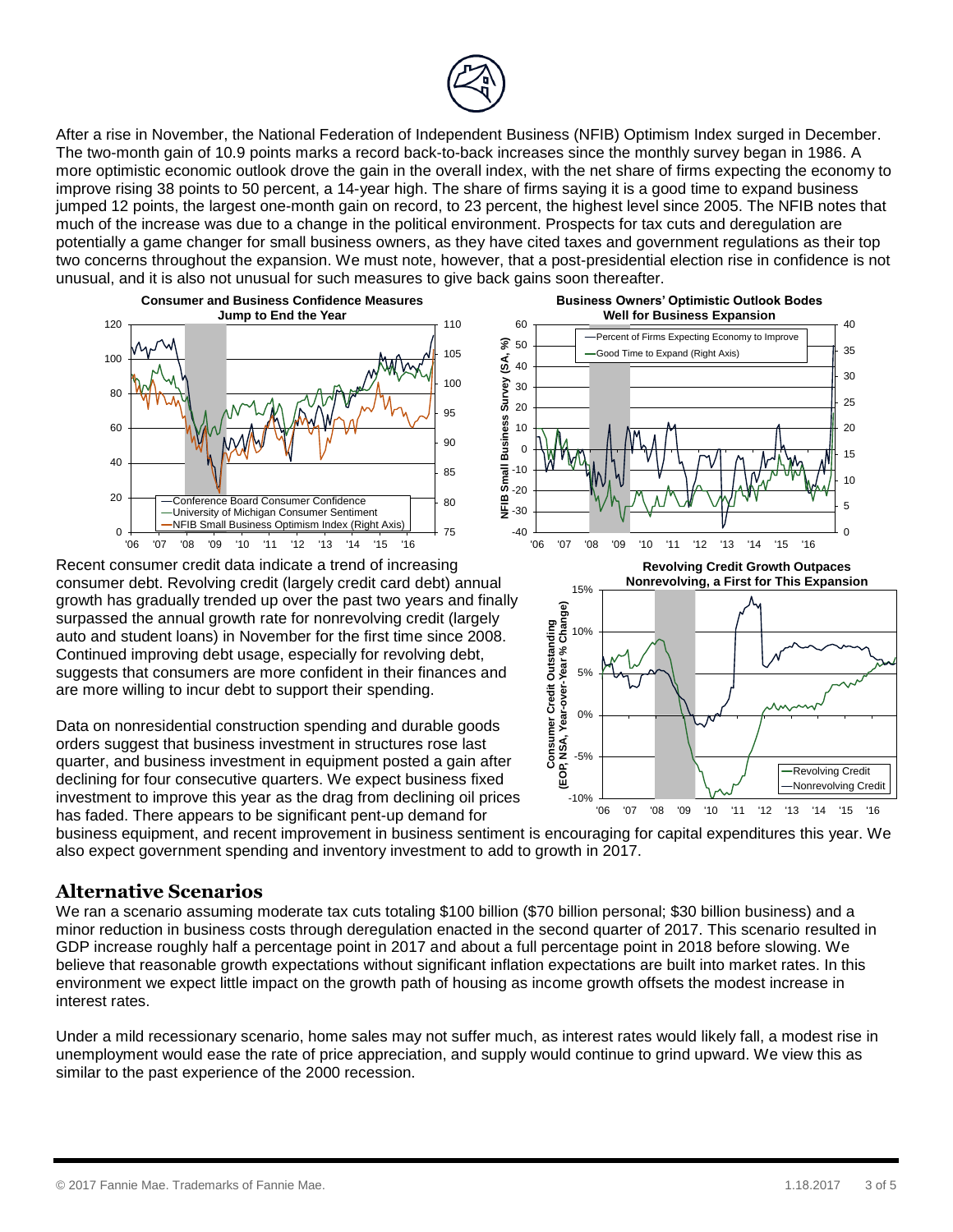

#### **Monetary Policy Suggests Modest Interest Rate Increases**

The word uncertainty appeared 15 times throughout the minutes of the Federal Open Market Committee (FOMC) December meeting. We believe that the Fed will exercise caution given substantial policy uncertainty in the U.S., as well as risks from national elections in Europe; banking stress in the European Union, especially Italy; and financial turmoil in China. We anticipate two rate hikes in 2017. The recent Fed minutes also revealed that half of the FOMC members priced some form of a fiscal stimulus into their forecast, and the median forecasts for both economic growth and the number of expected fed funds rate hikes increased compared with the September forecast. This suggests that if and when it becomes apparent that a fiscal stimulus will be enacted, rate hike expectations from both the market and the Fed will likely be faster than at the present time. Policy maker deflation fears appear to have receded, turning the attention toward reflation.

# **Housing Grinds Upward**

Home sales increased at a slower pace in 2016 than in 2015. Existing home sales rose in November to an expansion high while new home sales rebounded. However, pending home sales, which typically lead existing home sales by one to two months, fell substantially during the month, suggesting that rising mortgage rates caused a setback in home sales at the end of 2016.

The main measures of home prices pointed to stronger gains in 2016 than in 2015. All through last year we emphasized tight inventory. The existing home market witnessed continued annual drops in the number of homes for sale since the summer of 2015. One reason was that the number of distressed sales dwindled as loan performance improved with the economy. Another reason was the continued downtrend in mobility rates. Census data showed that the share of Americans moving fell to an all-time low in 2016. For those



living in owner-occupied units, about five percent moved between 2015 and 2016, the same share seen in recent years, compared with at least eight percent prior to 2000. We believe it is unlikely that the declining trend observed over the past 15 years will reverse any time soon, suggesting that the turnover rate will likely remain historically low for some time.

The November residential construction spending report confirmed our expectation of a strong rebound in residential investment last quarter after two straight quarterly drops. However, for all of 2016, homebuilding activity was a disappointment, with total housing starts growing at just half the pace of the 10.8 percent gain in 2015, contrary to our expectation at the start of 2016 of a similar gain. We noted throughout last year that a shortage of skilled labor and available lots contributed to the poor performance for homebuilding, along with the increased cost of mortgage lending. While home builders' confidence improved following the election due to expectations of deregulation under the Trump Administration, lender sentiment eroded during the fourth quarter. According to Fannie Mae's Mortgage Lender Sentiment Survey®, a majority of lenders cited "mortgage rates are not favorable" for their worsening near-



term outlook. Meanwhile, the Fannie Mae Home Purchase Sentiment Index® (HPSI) showed that, after reaching a record high in July, consumer housing sentiment declined in December for the fifth consecutive month to the lowest level since March. Despite the post-election bump in general consumer attitudes, a rapid rise in mortgage rates has tamped down home purchase sentiment.

Mortgage rates took a breather during the last week of 2016. After rising for eight consecutive weeks following the election to the highest level since April 2014, mortgage rates fell 12 basis points to 4.20 percent according to Freddie Mac's survey. We expect mortgage rates to rise only gradually, from an average of 3.8 percent in the fourth quarter of 2016 to 4.3 percent during the fourth quarter of 2017. There is a risk that rates could rise faster than we expect, but if income growth also strengthens, then the housing recovery can continue as we expect. The cut in FHA premium this month should offset some of the increase in mortgage rates. Demographic factors are positive, with our research showing that